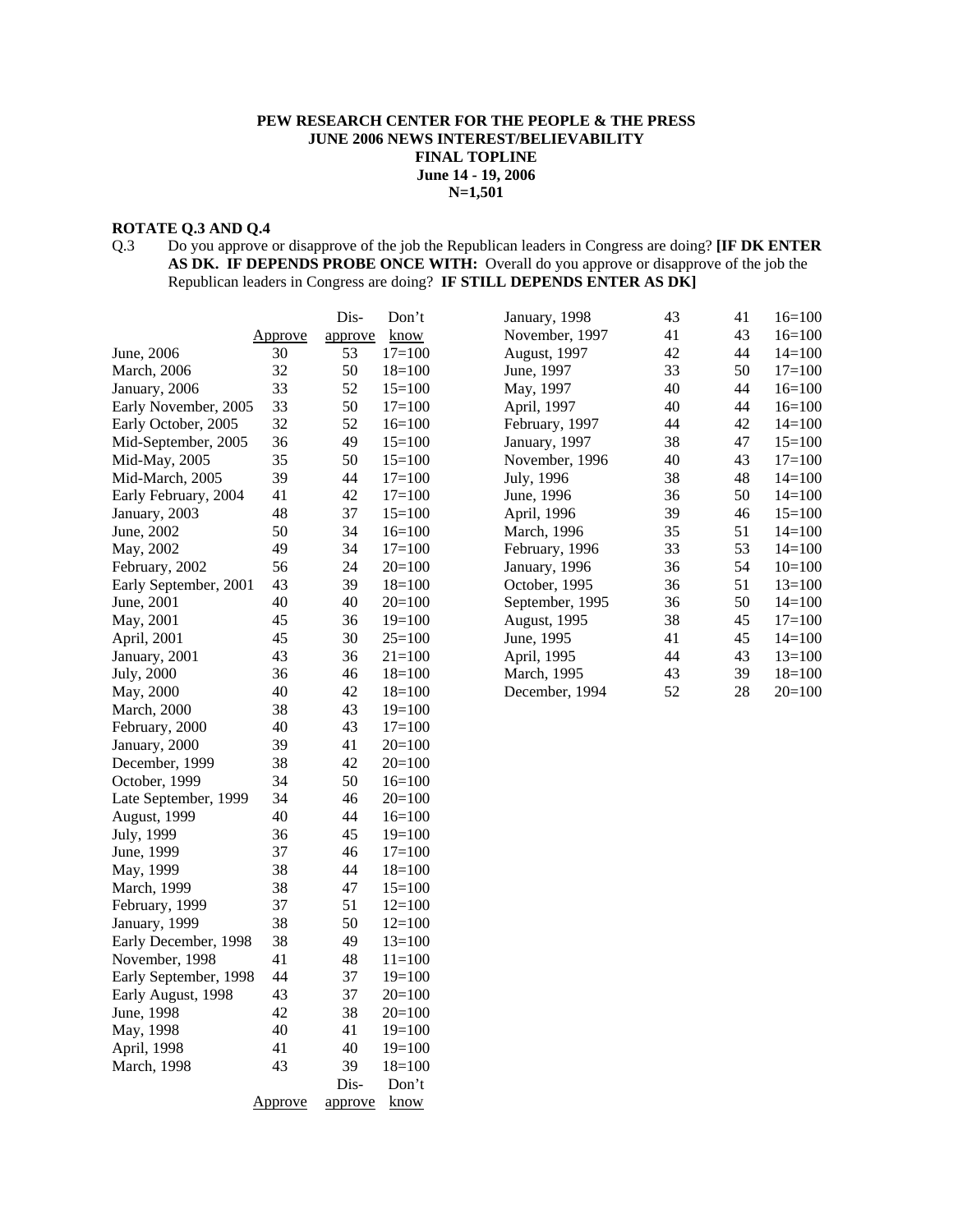Q.4 Do you approve or disapprove of the job the Democratic leaders in Congress are doing? **[IF DK ENTER AS DK. IF DEPENDS PROBE ONCE WITH:** Overall do you approve or disapprove of the job the Democratic leaders in Congress are doing? **IF STILL DEPENDS ENTER AS DK]**

|                       | Approve | Disapprove | Don't know |
|-----------------------|---------|------------|------------|
| June, 2006            | 32      | 50         | $18=100$   |
| <b>March</b> , 2006   | 34      | 46         | $20=100$   |
| January, 2006         | 34      | 48         | $18=100$   |
| Early November, 2005  | 36      | 44         | $20=100$   |
| Early October, 2005   | 32      | 48         | $20=100$   |
| Mid-September, 2005   | 36      | 45         | $19=100$   |
| Mid-May, 2005         | 39      | 41         | $20=100$   |
| Mid-March, 2005       | 37      | 44         | $19=100$   |
| Early February, 2004  | 38      | 42         | $20=100$   |
| June, 2002            | 47      | 36         | $17=100$   |
| May, 2002             | 42      | 37         | $21 = 100$ |
| February, 2002        | 49      | 30         | $21 = 100$ |
| Early September, 2001 | 49      | 30         | $21 = 100$ |
| June, 2001            | 50      | 28         | $22 = 100$ |

On a different subject…

Q.10 If the 2006 elections for U.S. Congress were being held TODAY, would you vote for the Republican Party's candidate or the Democratic Party's candidate for Congress in your district?

### **IF ANSWERED '3' OTHER OR '9' DON'T KNOW IN Q.10, ASK:**

Q.10a As of TODAY, do you LEAN more to the Republican or the Democrat?

#### **BASED ON REGISTERED VOTERS [N=1,215]:**

|                       | Rep/ | Dem/              | Other/     |                       | Rep/ | Dem/                                        | Other/    |
|-----------------------|------|-------------------|------------|-----------------------|------|---------------------------------------------|-----------|
|                       |      | Lean Rep Lean Dem | Undecided  |                       |      | Lean Rep Lean Dem                           | Undecided |
| June, 2006            | 39   | 51                | $10=100$   | June, 1998            | 44   | 46                                          | $10=100$  |
| April, 2006           | 41   | 51                | $8=100$    | March, 1998           | 40   | 52                                          | $8=100$   |
| February, 2006        | 41   | 50                | $9=100$    | February, 1998        | 41   | 50                                          | $9=100$   |
| Mid-September, 2005   | 40   | 52                | $8=100$    | January, 1998         | 41   | 51                                          | $8=100$   |
| 2004 Election         |      |                   |            | August, 1997          | 45   | 48                                          | $7=100$   |
| June, 2004            | 41   | 48                | $11 = 100$ | 1996 Election         |      |                                             |           |
| 2002 Election         |      |                   |            | November, $19961$     | 44   | 48                                          | $8=100$   |
| Early November, 2002  | 42   | 46                | $12 = 100$ | October, 1996         | 42   | 49                                          | $9=100$   |
| Early October, 2002   | 44   | 46                | $10=100$   | Late September, 1996  | 43   | 49                                          | $8=100$   |
| Early September, 2002 | 44   | 46                | $10=100$   | Early September, 1996 | 43   | 51                                          | $6=100$   |
| June, 2002            | 44   | 46                | $10=100$   | July, 1996            | 46   | 47                                          | $7 = 100$ |
| February, 2002        | 46   | 45                | $9=100$    | June, 1996            | 44   | 50                                          | $6=100$   |
| Early November, 2001  | 44   | 44                | $12=100$   | March, 1996           | 44   | 49                                          | $7 = 100$ |
| 2000 Election         |      |                   |            | January, 1996         | 46   | 47                                          | $7=100$   |
| Early November, 2000  | 42   | 48                | $10=100$   | October, 1995         | 48   | 48                                          | $4 = 100$ |
| Early October, 2000   | 43   | 47                | $10=100$   | <b>August</b> , 1995  | 50   | 43                                          | $7=100$   |
| July, 2000            | 43   | 47                | $10=100$   | 1994 Election         |      |                                             |           |
| February, 2000        | 44   | 47                | $9=100$    | November, 1994        | 45   | 43                                          | $12=100$  |
| October, 1999         | 43   | 49                | $8=100$    | Late October, 1994    | 47   | 44                                          | $9=100$   |
| June, 1999            | 40   | 50                | $10=100$   | Early October, 1994   | 52   | 40                                          | $8=100$   |
| <b>1998 Election</b>  |      |                   |            | September, 1994       | 48   | 46                                          | $6=100$   |
| Late October, 1998    | 40   | 47                | $13 = 100$ | July, 1994            | 45   | 47                                          | $8=100$   |
| Early October, 1998   | 43   | 44                | $13 = 100$ |                       |      |                                             |           |
| Early September, 1998 | 45   | 46                | $9=100$    |                       |      |                                             |           |
| Late August, 1998     | 44   | 45                | $11 = 100$ |                       |      |                                             |           |
| Early August, 1998    | 42   | 49                | $9=100$    | $\mathbf{1}$          |      | November 1996 trend based on likely voters. |           |

<sup>1</sup> November 1996 trend based on likely voters.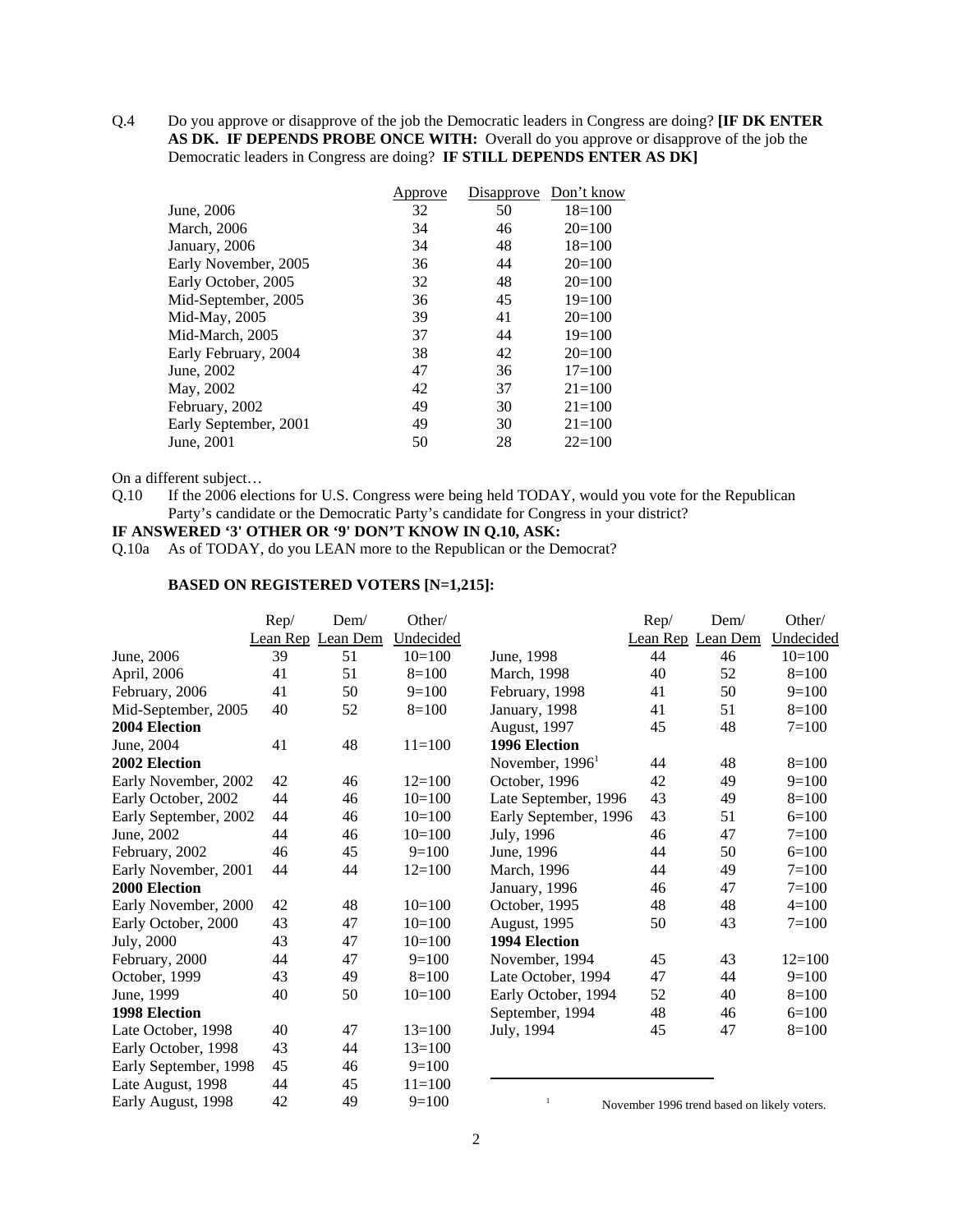## **ASK ALL:**

Q.11 What will make the biggest difference in how you vote for Congress in your district – national issues, local or state issues, the candidate's political party, or the candidate's character or experience? **[IF MORE THAN ONE, PROBE WITH:** Well, which is most important?**]**

#### **BASED ON REGISTERED VOTERS [N=1,215]:**

|                          |               | National State/Local Political |       | Character/ |                |                | DK/       |
|--------------------------|---------------|--------------------------------|-------|------------|----------------|----------------|-----------|
|                          | <b>Issues</b> | <b>Issues</b>                  | Party | Experience | Other          | None           | Ref.      |
| June, 2006               | 30            | 26                             | 6     | 33         | $\overline{c}$ | $\ast$         | $3=100$   |
| Early November, 2002     | 23            | 38                             | 7     | 26         | 2              | ∗              | $4=100$   |
| Early October, 2002      | 28            | 35                             | 5     | 25         | $\overline{2}$ | 1              | $4=100$   |
| June, 2002               | 26            | 30                             | 5     | 33         | $\overline{2}$ | 1              | $3=100$   |
| Early October, 2000      | 21            | 42                             | 9     | 21         | 1              | 1              | $5=100$   |
| July, 2000               | 18            | 40                             | 6     | 32         |                | 1              | $2=100$   |
| Late October, 1998       | 20            | 39                             | 5     | 27         | 3              | $\overline{2}$ | $4=100$   |
| Early October, 1998      | 23            | 36                             | 7     | 28         |                | *              | $5=100$   |
| Early September, 1998    | 22            | 34                             | 5     | 33         | 2              | ∗              | $4=100$   |
| Early August, 1998       | 20            | 38                             | 5     | 31         | $\overline{c}$ | $\ast$         | $4=100$   |
| June, 1998               | 22            | 37                             | 4     | 32         | 1              | 1              | $3=100$   |
| March, 1998              | 18            | 37                             | 6     | 35         | 1              | 1              | $2=100$   |
| November, 1996           | 23            | 38                             | 6     | 25         | 2              | ∗              | $6=100$   |
| October, 1996            | 19            | 45                             | 7     | 26         | 1              | 1              | $1 = 100$ |
| Late September, 1996     | 25            | 38                             | 6     | 24         | 2              | ∗              | $5=100$   |
| Early September, 1996    | 18            | 42                             | 6     | 30         |                | ∗              | $3=100$   |
| November, 1994           | 22            | 38                             | 5     | 30         |                | ∗              | $4=100$   |
| Late October, 1994       | 22            | 38                             | 3     | 29         | 3              | 1              | $4=100$   |
| Early October, 1994      | 22            | 27                             | 5     | 39         | $\overline{2}$ | 1              | $4 = 100$ |
| CBS/NYT: 10/24-28, 1986  | 22            | 25                             | 6     | 40         |                | 1              | $5=100$   |
| CBS/NYT: 9/28-10/1, 1986 | 20            | 23                             | 9     | 41         | 3              | $\ast$         | $4=100$   |

Q.12 Would you like to see your representative in Congress be re-elected in the next congressional election, or not?

#### **BASED ON REGISTERED VOTERS [N=1,215]:**  $\overline{\text{VOT}}$

|                       |            |                           | (VUL.)         |            |
|-----------------------|------------|---------------------------|----------------|------------|
|                       |            |                           | Congressperson | (VOL)      |
|                       | <b>Yes</b> | $\underline{\mathrm{No}}$ | not running    | DK/Ref     |
| June, 2006            | 51         | 32                        |                | $16=100$   |
| April, 2006           | 57         | 28                        |                | $14 = 100$ |
| February, 2006        | 59         | 28                        | 1              | $12=100$   |
| Mid-September, 2005   | 57         | 25                        | 1              | $17 = 100$ |
| Early October, 2002   | 58         | 19                        | 2              | $21 = 100$ |
| June, 2002            | 58         | 23                        | 1              | $18 = 100$ |
| Early November, 2000  | 59         | 16                        | $\overline{c}$ | $23=100$   |
| October, 2000         | 60         | 17                        | 1              | $22 = 100$ |
| July, 1999            | 66         | 23                        | *              | $11 = 100$ |
| Late October, 1998    | 64         | 19                        | 1              | $16=100$   |
| Early October, 1998   | 58         | 20                        | 2              | $20=100$   |
| Early September, 1998 | 63         | 20                        | 1              | $16=100$   |
| March, 1998           | 63         | 21                        |                | $15 = 100$ |
| January, 1998         | 66         | 23                        | $\theta$       | $11 = 100$ |
| August, 1997          | 66         | 22                        | 0              | $12 = 100$ |
|                       |            |                           |                |            |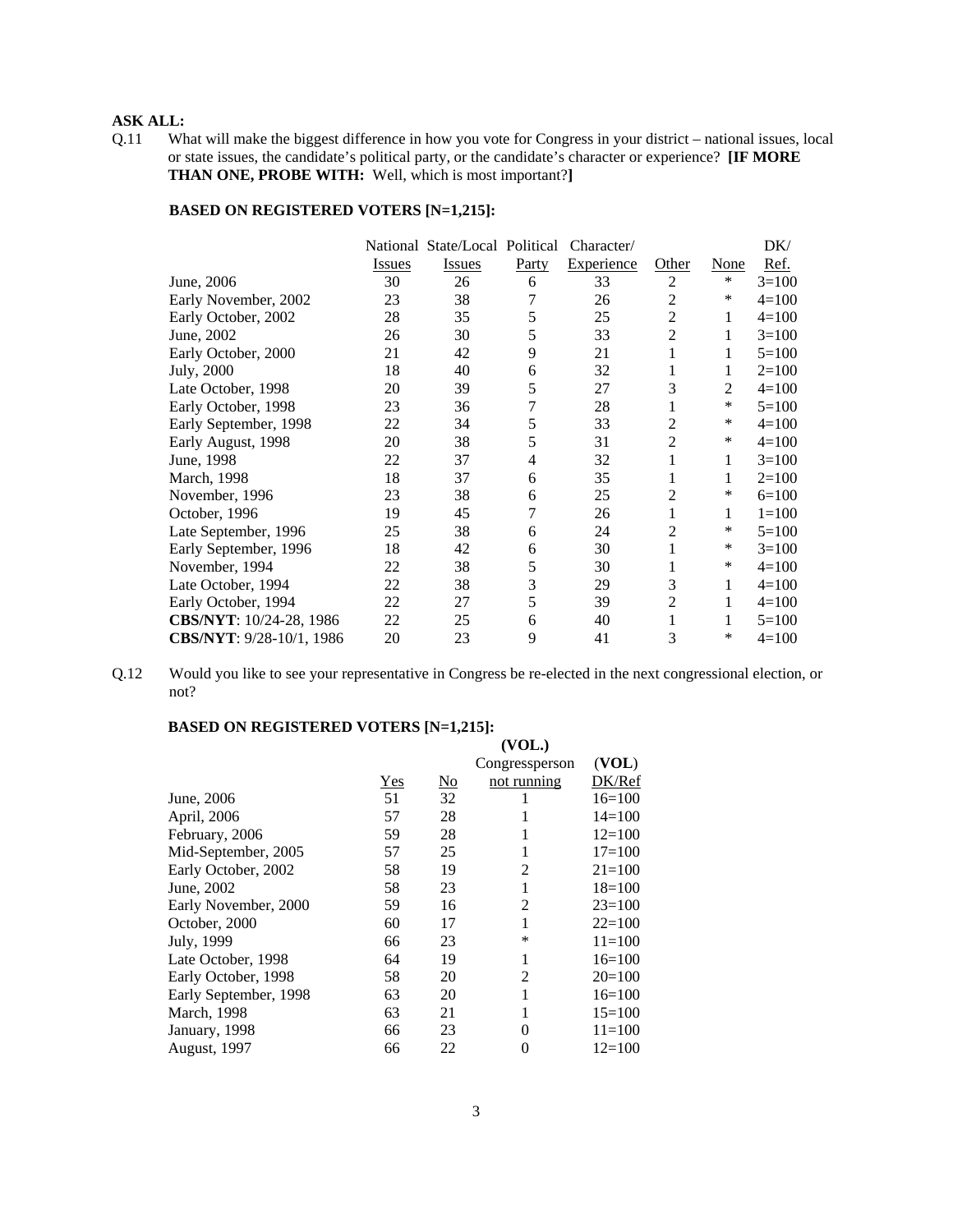| Q.12 CONTINUED        |       |    | (VOL.)         |            |
|-----------------------|-------|----|----------------|------------|
|                       |       |    | Congressperson | (VOL)      |
|                       | $Yes$ | No | not running    | DK/Ref     |
| Early November, 1996  | 60    | 16 | 3              | $21 = 100$ |
| October, 1996         | 62    | 19 |                | $17 = 100$ |
| Late September, 1996  | 55    | 17 | 2              | $26=100$   |
| Early September, 1996 | 62    | 19 | 2              | $17 = 100$ |
| November, 1994        | 58    | 25 |                | $16=100$   |
| Late October, 1994    | 55    | 30 | 2              | $13=100$   |
| Early October, 1994   | 49    | 29 | 2              | $20=100$   |
| Gallup: October, 1990 | 62    | 22 | 2              | $14 = 100$ |

Q.13 Regardless of how you feel about your own representative, would you like to see most members of Congress re-elected in the next congressional election, or not?

### **BASED ON REGISTERED VOTERS [N=1,215]:**

| $0.1$ and $0.01$ and $0.01$ and $0.01$ $(1, -1)$ |     |                        |            |
|--------------------------------------------------|-----|------------------------|------------|
|                                                  |     |                        | (VOL)      |
|                                                  | Yes | $\overline{\text{No}}$ | DK/Ref     |
| June, 2006                                       | 29  | 57                     | $14 = 100$ |
| April, 2006                                      | 34  | 53                     | $13 = 100$ |
| February, 2006                                   | 36  | 49                     | $15=100$   |
| September, 2005                                  | 36  | 48                     | $16=100$   |
| Early October, 2002                              | 39  | 38                     | $23=100$   |
| June, 2002                                       | 45  | 37                     | $18=100$   |
| October, 2000                                    | 40  | 34                     | $26=100$   |
| July, 1999                                       | 41  | 47                     | $12=100$   |
| Late October, 1998                               | 41  | 37                     | $22=100$   |
| Early October, 1998                              | 39  | 39                     | $22 = 100$ |
| Early September, 1998                            | 46  | 37                     | $17 = 100$ |
| March, 1998                                      | 45  | 41                     | $14 = 100$ |
| January, 1998                                    | 44  | 43                     | $13=100$   |
| <b>August, 1997</b>                              | 45  | 42                     | $13 = 100$ |
| Early September, 1996                            | 43  | 43                     | $14 = 100$ |
| November, 1994                                   | 31  | 51                     | $18=100$   |
| Late October, 1994                               | 31  | 56                     | $13=100$   |
| Early October, 1994                              | 28  | 56                     | $16=100$   |

Q.14 Thinking about the congressional elections that will be held this November, compared to previous elections, are you more enthusiastic about voting than usual, or less enthusiastic?

#### **BASED ON REGISTERED VOTERS [N=1,215]:**

|     |                    |      |      | Gallup |
|-----|--------------------|------|------|--------|
|     |                    | June | June | Oct    |
|     |                    | 2002 | 1998 | 1994   |
| 38  | More               | 41   | 38   | 34     |
| 40  | Less               | 33   | 45   | 44     |
| 18  | Same (VOL)         | 23   | 15   | 20     |
| 4   | Don't know/Refused | 3    |      |        |
| 100 |                    |      |      | 100    |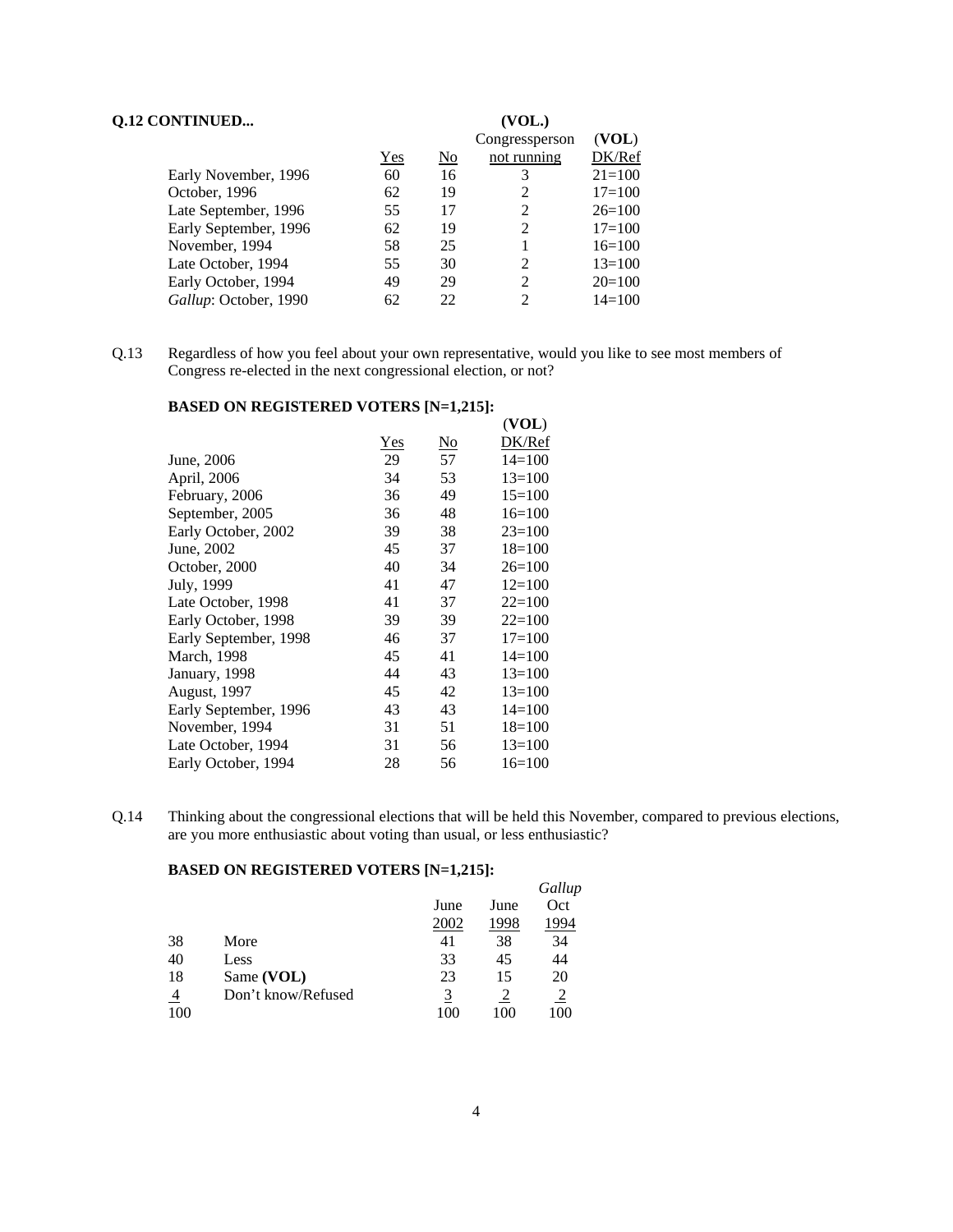Q.15 Will the issue of which party controls Congress, the Republicans or the Democrats, be a factor in your vote for Congress this year, or not?

|                       | Yes, will be | No.      | (VOL)   |
|-----------------------|--------------|----------|---------|
|                       | a factor     | will not | DK/Ref  |
| June, 2006            | 58           | 39       | $3=100$ |
| April, 2006           | 56           | 39       | $5=100$ |
| June, 2004            | 43           | 51       | $6=100$ |
| Early November, 2002  | 48           | 49       | $3=100$ |
| Early October, 2002   | 42           | 55       | $3=100$ |
| Early September, 2002 | 44           | 51       | $5=100$ |
| June, 2002            | 47           | 50       | $3=100$ |
| February, 2002        | 46           | 49       | $5=100$ |
| Early October, 2000   | 46           | 50       | $4=100$ |
| July, 2000            | 46           | 49       | $5=100$ |
| Late October, 1998    | 46           | 50       | $4=100$ |
| Early October, 1998   | 47           | 49       | $4=100$ |
| Early September, 1998 | 41           | 56       | $3=100$ |
| Early August, 1998    | 44           | 53       | $3=100$ |
| June, 1998            | 45           | 51       | $4=100$ |

### **BASED ON REGISTERED VOTERS [N=1,215]:**

# **NO QUESTION 16**

Q.17 Do you think of your vote for Congress this fall as a vote FOR George W. Bush, as a vote AGAINST George W. Bush, or isn't George W. Bush much of a factor in your vote?

### **BASED ON REGISTERED VOTERS [N=1,215]:**

|                                       |       |         |        | (VOL)      |
|---------------------------------------|-------|---------|--------|------------|
|                                       |       |         | Not a  | DK/        |
|                                       | $For$ | Against | factor | <b>Ref</b> |
| June, 2006                            | 15    | 38      | 44     | $3=100$    |
| April, 2006                           | 17    | 34      | 46     | $3=100$    |
| February, 2006                        | 18    | 31      | 47     | $4=100$    |
| Early November, 2002                  | 29    | 16      | 49     | $6=100$    |
| Early October, 2002                   | 30    | 20      | 44     | $6=100$    |
| Early September, 2002                 | 29    | 15      | 51     | $5=100$    |
| February, 2002                        | 34    | 9       | 50     | $7 = 100$  |
| Clinton: Late October, 1998           | 20    | 17      | 58     | $5=100$    |
| Clinton: Early October, 1998          | 19    | 23      | 52     | $6=100$    |
| Clinton: Early September, 1998        | 18    | 16      | 63     | $3=100$    |
| Clinton: Late August, 1998            | 20    | 17      | 61     | $2=100$    |
| Clinton: Early August, 1998           | 21    | 18      | 57     | $4=100$    |
| Clinton: June, 1998                   | 20    | 18      | 57     | $5=100$    |
| Clinton: March, 1998                  | 21    | 15      | 59     | $5=100$    |
| Clinton: Early September, 1996        | 24    | 18      | 51     | $7 = 100$  |
| Clinton: November, 1994               | 17    | 21      | 55     | $7 = 100$  |
| <b>Clinton:</b> Late October, 1994    | 17    | 21      | 57     | $5=100$    |
| Clinton: Early October, 1994          | 17    | 23      | 54     | $6=100$    |
| CBS/NYT Bush: 10/28-31, 1990          | 19    | 15      | 61     | $6=100$    |
| CBS/NYT Reagan: 10/24-28, 1986        | 26    | 12      | 55     | $7 = 100$  |
| CBS/NYT Reagan: 9/28-10/1, 1986       | 26    | 16      | 51     | $7 = 100$  |
| <i>CBS/NYT</i> Reagan: 10/23-28, 1982 | 23    | 21      | 51     | $5=100$    |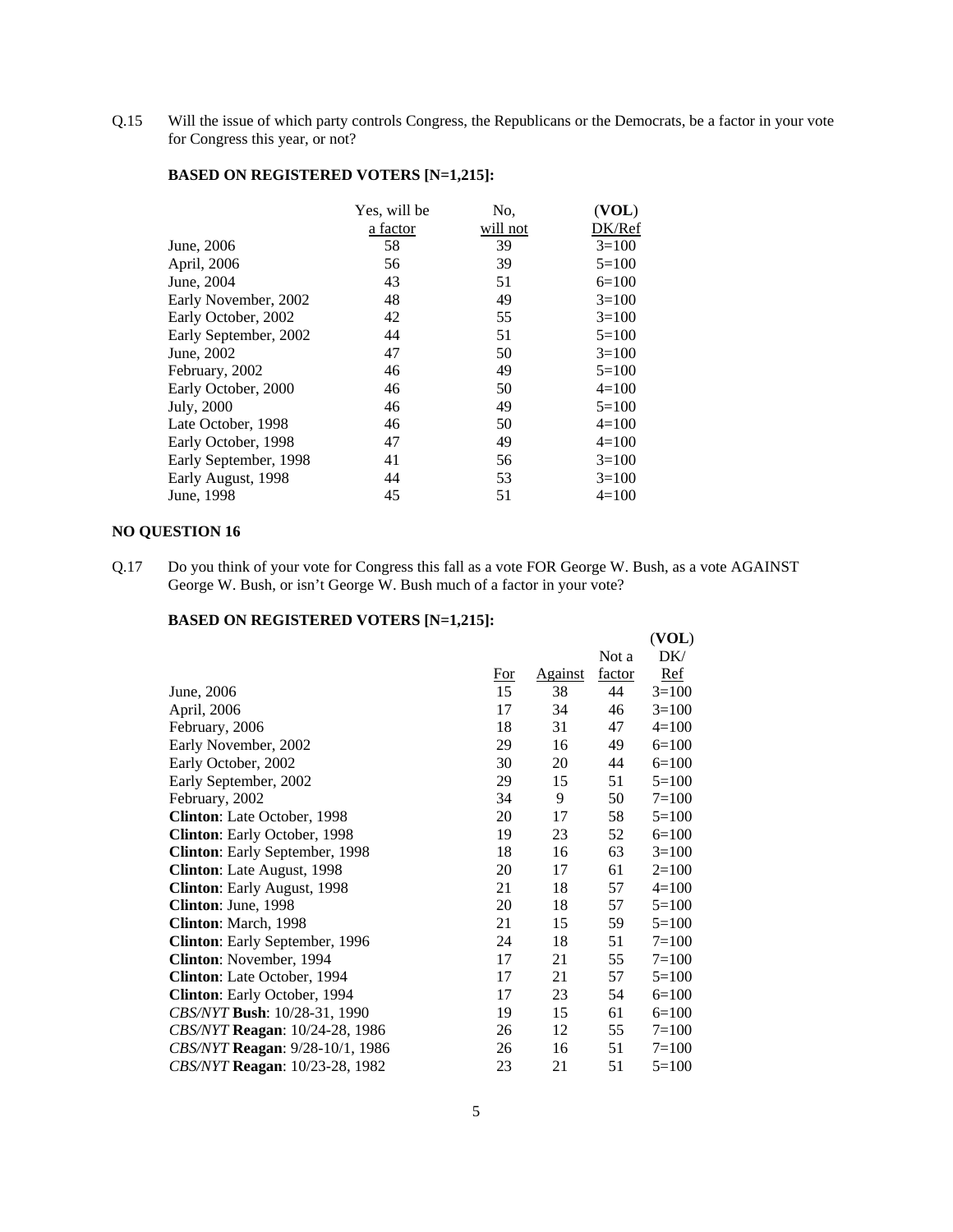On another subject...

Q.18 Compared to recent Congresses, would you say THIS Congress has accomplished more, accomplished less, or accomplished about the same amount?

#### **BASED ON REGISTERED VOTERS [N=1,215]:**

|     |                 |      | Early |      |      |      |      | Early Early Early |                                                |      |      | Gallup |
|-----|-----------------|------|-------|------|------|------|------|-------------------|------------------------------------------------|------|------|--------|
|     |                 |      |       |      |      |      |      |                   | April Nov June July Aug Oct Sept Aug Nov April |      |      | Oct    |
|     |                 | 2006 | 2002  | 2002 | 2000 | 1999 | 1998 | 1998              | 1998                                           | 1997 | 1997 | 1994   |
|     | More            |      |       |      | 21   | 13   | 24   | 24                | 18                                             |      | 10   | 9      |
| 45  | Less            | 41   | 27    | 22   | 16   | 23   | 23   |                   |                                                | 13   | 24   | 38     |
|     | 42 Same         | 47   | 54    | 57   | 56   | 60   | 49   | 55                | 62                                             | 59   | 58   | 50     |
| 6   | Don't know/Ref. |      | 8     |      |      | 4    | 4    | 4                 |                                                |      | 8    |        |
| 100 |                 | 100  |       |      | 100  | 100  | 100  | 100               | 100                                            |      | 100  | 100    |

#### **ASK IF "LESS" – (2 IN Q.18) [N=557]:**

Q.19 Who do you think is most to blame for this **[READ AND ROTATE]**?

|               | <b>BASED ON REGISTERED VOTERS:</b> | April 2006 |
|---------------|------------------------------------|------------|
| 56            | Republican leaders in Congress     | 56         |
| 17            | Democratic leaders in Congress     | 14         |
| 24            | Both/Neither/Someone else (VOL)    | 26         |
| $\frac{3}{2}$ | Don't Know/Refused (VOL)           | 4          |
| 100           |                                    | 100        |

#### **ASK ALL:**

Q.20 As I name some issues that are in the news these days, please tell me how important the issue is to you personally. First, is **[INSERT ITEM, RANDOMIZE – OBSERVE FORM SPLITS]** an issue that is very important, somewhat important, not too important, or not at all important to you? … How about **[NEXT ITEM]**? **[IF NECESSARY** "Is **[ITEM]** very important, somewhat important, not too important or not at all important to you personally?**]**

# **BASED ON REGISTERED VOTERS [N=1,215]:**

|               |                                                   | Very<br>Important | Somewhat<br>important | Not too<br>important | Not at all<br>important | DK/<br>Ref |
|---------------|---------------------------------------------------|-------------------|-----------------------|----------------------|-------------------------|------------|
| a.            | The nation's economy                              | 80                | 17                    | 1                    | 1                       | $1=100$    |
| b.            | The situation in Iraq                             | 74                | 20                    | $\overline{2}$       | 2                       | $2=100$    |
| $C_{\bullet}$ | Immigration                                       | 58                | 29                    | 7                    | 5                       | $1=100$    |
| d.            | Gay marriage                                      | 34                | 17                    | 12                   | 33                      | $4=100$    |
| e.            | Global warming                                    | 44                | 31                    | 10                   | 11                      | $4=100$    |
|               | <b>BASED ON FORM 1 REGISTERED VOTERS [N=588]:</b> |                   |                       |                      |                         |            |
| f.F1          | Terrorism and homeland security                   | 74                | 19                    | 4                    | 2                       | $1 = 100$  |
| g.F1          | A Constitutional amendment to<br>ban flag burning | 49                | 18                    | 10                   | 22                      | $1 = 100$  |
| h.F1          | The federal budget deficit                        | 56                | 30                    | 8                    | $\overline{4}$          | $2=100$    |
| i.F1          | Education                                         | 82                | 15                    | 2                    | 1                       | $* = 100$  |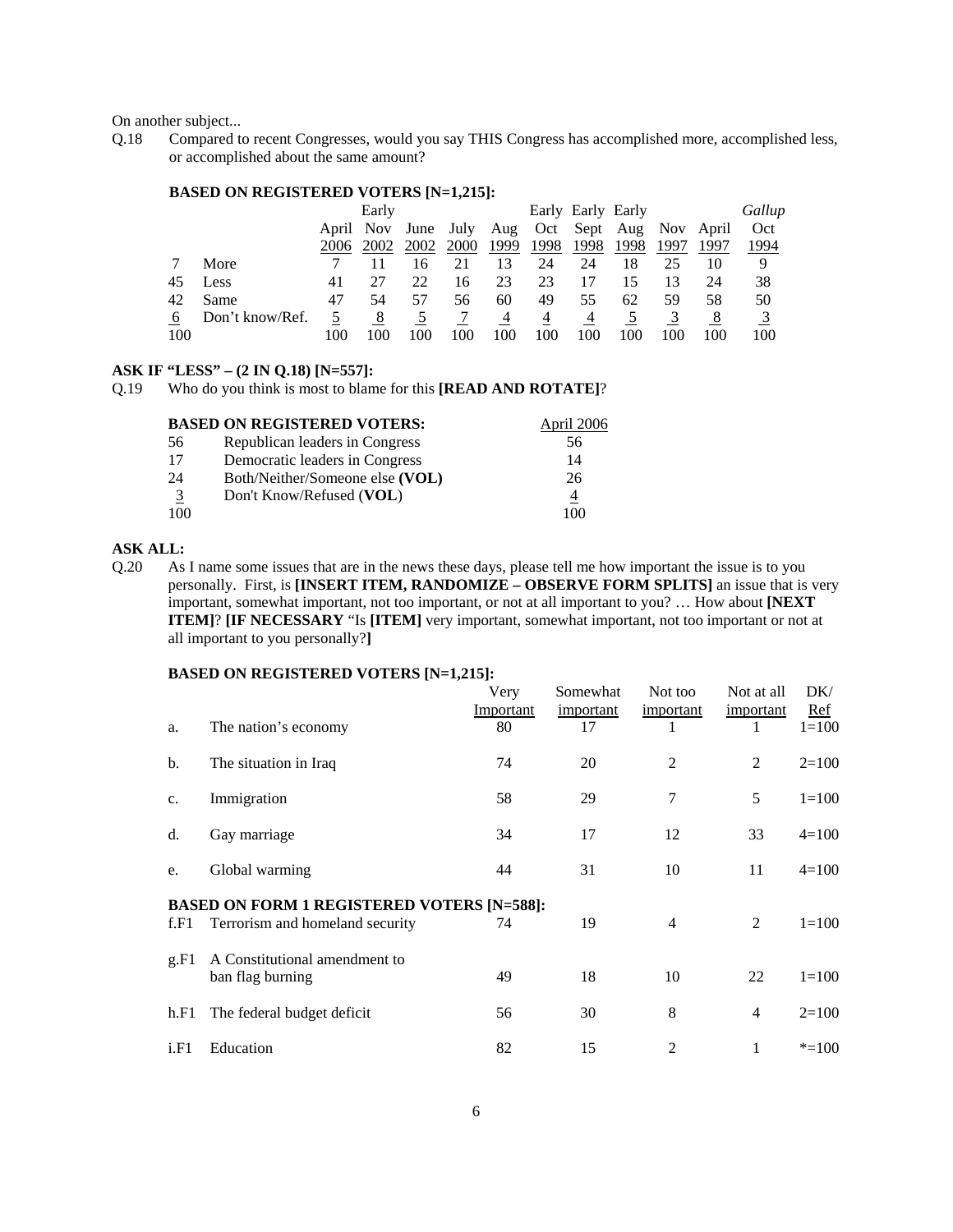| <b>Q.20 CONTINUED</b> |                                                                  | Very<br>Important | Somewhat<br>important | Not too<br>important | Not at all<br>important | DK/<br>Ref |
|-----------------------|------------------------------------------------------------------|-------------------|-----------------------|----------------------|-------------------------|------------|
| i.F1                  | The job situation                                                | 66                | 23                    | 6                    | $\overline{4}$          | $1 = 100$  |
|                       | k.F1 Environmental policy                                        | 52                | 36                    | 8                    | 3                       | $1 = 100$  |
| 1.F1                  | Eliminating the inheritance tax                                  | 44                | 25                    | 13                   | 13                      | $5=100$    |
|                       | <b>BASED ON FORM 2 REGISTERED VOTERS [N=627]:</b>                |                   |                       |                      |                         |            |
|                       | m.F <sub>2</sub> Government surveillance<br>programs in the U.S. | 44                | 29                    | 13                   | 11                      | $3=100$    |
| n.F2                  | Abortion                                                         | 43                | 26                    | 12                   | 15                      | $4=100$    |
| 0.F2                  | Health care                                                      | 79                | 16                    | 4                    | $\mathbf{1}$            | $* = 100$  |
|                       | p.F <sub>2</sub> Taxes                                           | 68                | 23                    | 6                    | 2                       | $1 = 100$  |
|                       | q.F2 Social Security                                             | 75                | 21                    | 3                    | $\mathbf{1}$            | $* = 100$  |
| r.F2                  | Energy policy                                                    | 64                | 29                    | 3                    | $\overline{2}$          | $2=100$    |
| s.F2                  | Increasing the minimum wage                                      | 52                | 26                    | 14                   | 8                       | $* = 100$  |
|                       |                                                                  |                   |                       |                      |                         |            |

# **QUESTIONS 28-29 HELD FOR FUTURE RELEASE**

# **ASK ALL:**

On a different subject…

Q.37 Do you strongly favor, favor, oppose, or strongly oppose allowing gays and lesbians to marry legally?

|                      |     | ------ FAVOR -- |                    |    | <b>OPPOSE -</b> |               |            |
|----------------------|-----|-----------------|--------------------|----|-----------------|---------------|------------|
|                      |     | <i>Strongly</i> |                    |    | <b>Strongly</b> |               | Don't      |
|                      | Net |                 | <i>Favor Favor</i> |    | Net Oppose      | <i>Oppose</i> | know       |
| June, 2006           | 33  | 13              | 20                 | 55 | 32              | 23            | $12=100$   |
| March, 2006          | 39  | 10              | 29                 | 51 | 28              | 23            | $10=100$   |
| July, 2005           | 36  | 13              | 23                 | 53 | 31              | 22            | $11 = 100$ |
| December, 2004       | 32  | 14              | 18                 | 61 | 38              | 23            | $7 = 100$  |
| August, 2004         | 29  | 8               | 21                 | 60 | 35              | 25            | $11 = 100$ |
| July, 2004           | 32  | 10              | 22                 | 56 | 33              | 23            | $12 = 100$ |
| March, 2004          | 32  | 10              | 22                 | 59 | 35              | 24            | $9=100$    |
| Early February, 2004 | 30  | 9               | 21                 | 63 | 42              | 21            | $7 = 100$  |
| November, 2003       | 30  | 10              | 20                 | 62 | 41              | 21            | $8=100$    |
| October, 2003        | 31  | 9               | 21                 | 58 | 33              | 25            | $12 = 100$ |
| Mid-July, 2003       | 38  | 10              | 28                 | 53 | 30              | 23            | $9=100$    |
| March, 2001          | 35  | 8               | 27                 | 57 | 34              | 23            | $8=100$    |
| June, 1996           | 27  | 6               | 21                 | 65 | 41              | 24            | $8=100$    |
|                      |     |                 |                    |    |                 |               |            |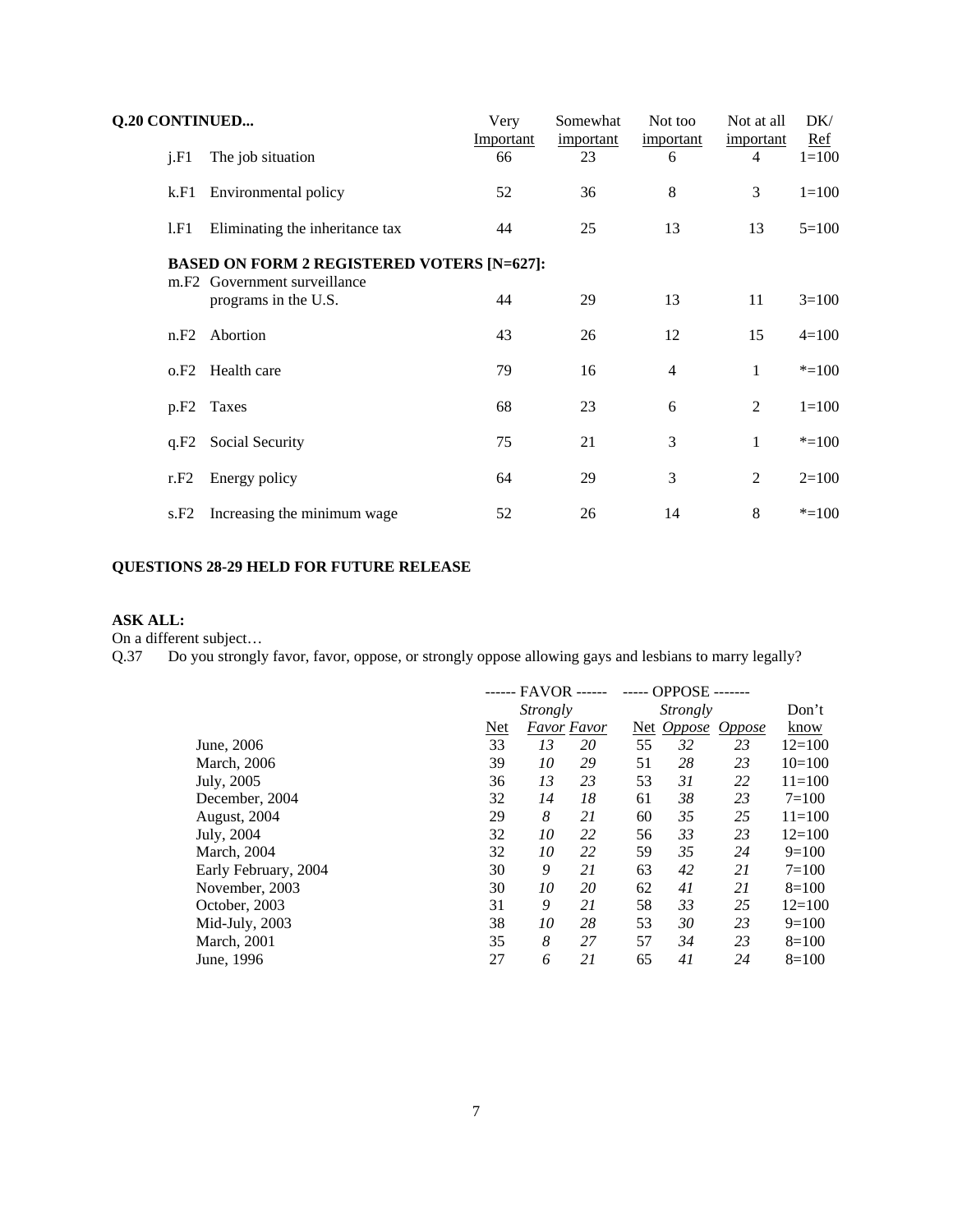### **IF OPPOSE GAY MARRIAGE (3,4 IN Q.37), ASK:**

Q.38 There has been a proposal to change the U.S. Constitution to ban gay marriage. Do you think amending the Constitution to ban gay marriage is a good idea, or a bad idea?

|     |                                          | July | Aug  | July | March         |
|-----|------------------------------------------|------|------|------|---------------|
|     |                                          | 2005 | 2004 | 2004 | <u> 2004 </u> |
| 33  | Favor                                    | 36   | 29   | 32   | 32            |
| 55  | Oppose                                   | 53   | 60   | 56   | 59            |
| 33  | Good idea / Pro-Constitutional amendment | 29   | 35   | 31   | 36            |
| 19  | Bad idea / Anti-Constitutional amendment | 22   | 22   | 22   | 21            |
| 3   | Don't know/Refused (VOL.)                |      | 3    | 3    |               |
| 12  | Don't know/Refused (VOL.)                |      |      | 12   | 9             |
| 100 |                                          | 100  | 100  | 100  | 100           |

# **ASK ALL:**

Q.39 Congress is currently debating immigration policy. Which of these proposals do you favor? **(READ AND ROTATE; READ RESPONSE NUMBER TO CLARIFY OPTIONS)**

|                | Focusing MOSTLY on strong border protection and stiffer                      |
|----------------|------------------------------------------------------------------------------|
| 40             | penalties on people who enter the U.S. illegally                             |
|                | OR.                                                                          |
|                | Increasing border protection and ALSO creating a way for some illegal        |
| 56             | immigrants already here to become citizens if they meet certain requirements |
| $\overline{4}$ | Don't know/Refused                                                           |
| 100            |                                                                              |

#### **QUESTIONS 41-45 HELD FOR FUTURE RELEASE**

PARTY In politics TODAY, do you consider yourself a Republican, Democrat, or Independent?

|                      |            |          |             | (VOL)<br>N <sub>0</sub> | (VOL)<br>Other | Don't     |
|----------------------|------------|----------|-------------|-------------------------|----------------|-----------|
|                      | Republican | Democrat | Independent | Preference              | Party          | know      |
| June, 2006           | 29         | 34       | 31          | 4                       | *              | $2=100$   |
| April, 2006          | 29         | 32       | 33          | 3                       | *              | $3=100$   |
| March, 2006          | 28         | 34       | 30          | 4                       | *              | $4=100$   |
| February, 2006       | 30         | 33       | 31          | 3                       | *              | $3=100$   |
| January, 2006        | 28         | 32       | 32          | 5                       | *              | $3=100$   |
| December, 2005       | 29         | 34       | 31          | 4                       | *              | $2=100$   |
| Late November, 2005  | 27         | 34       | 29          | 5                       |                | $4=100$   |
| Early November, 2005 | 28         | 34       | 31          | 5                       | *              | $2=100$   |
| Late October, 2005   | 29         | 33       | 31          | 5                       | *              | $2=100$   |
| Early October, 2005  | 26         | 34       | 34          | 4                       | *              | $2=100$   |
| September 8-11, 2005 | 31         | 32       | 33          | 3                       | *              | $1 = 100$ |
| September 6-7, 2005  | 27         | 33       | 33          | 4                       | *              | $3=100$   |
| July, 2005           | 31         | 34       | 29          | 4                       | *              | $2=100$   |
| June, 2005           | 30         | 32       | 32          | 4                       | *              | $2=100$   |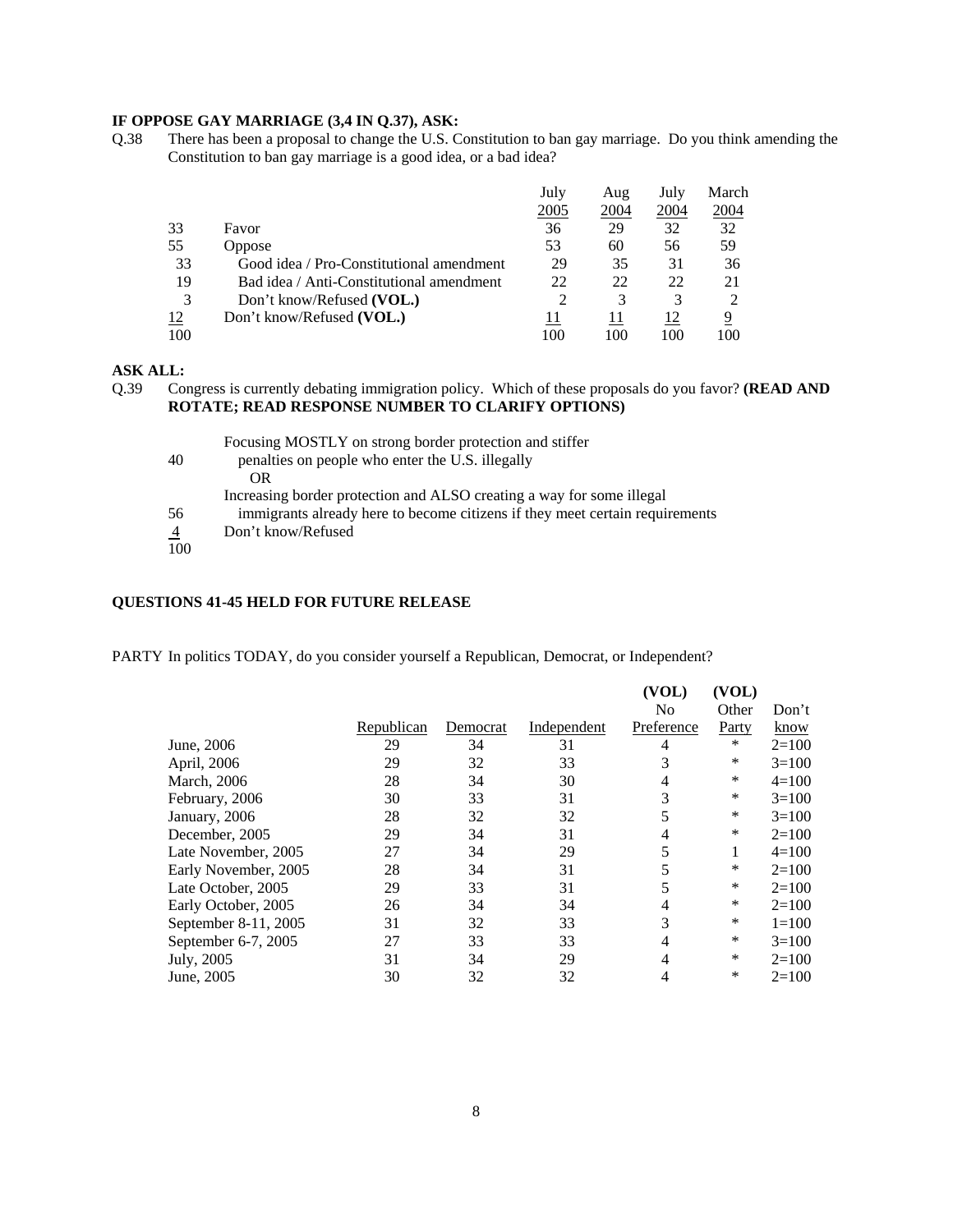| <b>PARTY CONTINUED</b> |            |                 |             | (VOL)<br>No    | (VOL)<br>Other | Don't       |
|------------------------|------------|-----------------|-------------|----------------|----------------|-------------|
|                        | Republican | Democrat        | Independent | Preference     | Party          | <u>know</u> |
| <b>Yearly Totals</b>   |            |                 |             |                |                |             |
| 2005                   | 30         | 33              | 31          | 4              | ∗              | $2=100$     |
| 2004                   | 30         | 33              | 30          | 4              | ∗              | $3=100$     |
| 2003                   | 30         | 31              | 31          | 5              | *              | $3=100$     |
| 2002                   | 30         | 31              | 30          | 5              | 1              | $3=100$     |
| 2001                   | 29         | 34              | 29          | 5              | ∗              | $3=100$     |
| 2001 Post-Sept 11      | 31         | 32              | 28          | 5              | 1              | $3 = 100$   |
| 2001 Pre-Sept 11       | 28         | 35              | 30          | 5              | $\ast$         | $2 = 100$   |
| 2000                   | 28         | 33              | 29          | 6              | *              | $4 = 100$   |
| 1999                   | 27         | 33              | 34          | 4              | ∗              | $2=100$     |
| 1998                   | 28         | 33              | 32          | 5              | ∗              | $2=100$     |
| 1997                   | 28         | 33              | 32          | 4              | 1              | $2=100$     |
|                        |            |                 |             | No Preference/ |                |             |
|                        | Republican | <b>Democrat</b> | Independent | Other/DK       |                |             |
| 1996                   | 29         | 33              | 33          | $5=100$        |                |             |
| 1995                   | 32         | 30              | 34          | $4=100$        |                |             |
| 1994                   | 30         | 32              | 34          | $4=100$        |                |             |
| 1993                   | 27         | 34              | 34          | $5=100$        |                |             |
| 1992                   | 28         | 33              | 35          | $4=100$        |                |             |
| 1991                   | 31         | 32              | 33          | $4=100$        |                |             |
| 1990                   | 31         | 33              | 30          | $6=100$        |                |             |
| 1989                   | 33         | 33              | $34=100$    |                |                |             |
| 1987                   | 26         | 35              | $39=100$    |                |                |             |

#### **IF ANSWERED 3, 4, 5 OR 9 IN PARTY, ASK:**

PARTYLN As of today do you lean more to the Republican Party or more to the Democratic Party?

|                      |                   |          | Refused     |
|----------------------|-------------------|----------|-------------|
|                      | <u>Republican</u> | Democrat | to lean     |
| June, 2006           | 10                | 16       | $11 = 37%$  |
| April, 2006          | 12                | 17       | $10=39\%$   |
| March, 2006          | 11                | 14       | $13 = 38%$  |
| February, 2006       | 11                | 16       | $10=37%$    |
| January, 2006        | 10                | 16       | $14 = 40%$  |
| December, 2005       | 10                | 16       | $11 = 37%$  |
| Late November, 2005  | 9                 | 13       | $17 = 39\%$ |
| Early November, 2005 | 11                | 14       | $13 = 38%$  |
| Late October, 2005   | 11                | 15       | $12 = 38%$  |
| Early October, 2005  | 11                | 18       | $11 = 40%$  |
| September 8-11, 2005 | 10                | 18       | $9 = 37%$   |
| September 6-7, 2005  | 10                | 15       | $15 = 40%$  |
| July, 2005           | 9                 | 15       | $11 = 35%$  |
| June, 2005           | 10                | 16       | $12 = 38%$  |
| Mid-May, 2005        | 9                 | 13       | $14 = 36%$  |
| Late March, 2005     | 13                | 17       | $9=39\%$    |
| December, 2004       | 14                | 12       | $9=35%$     |
| August, 2003         | 12                | 16       | $14 = 42%$  |
| <b>August, 2002</b>  | 12                | 13       | 13=38%      |
| September, 2000      | 11                | 13       | 15=39%      |
| Late September, 1999 | 14                | 15       | $16 = 45%$  |
| <b>August, 1999</b>  | 15                | 15       | $12 = 42%$  |